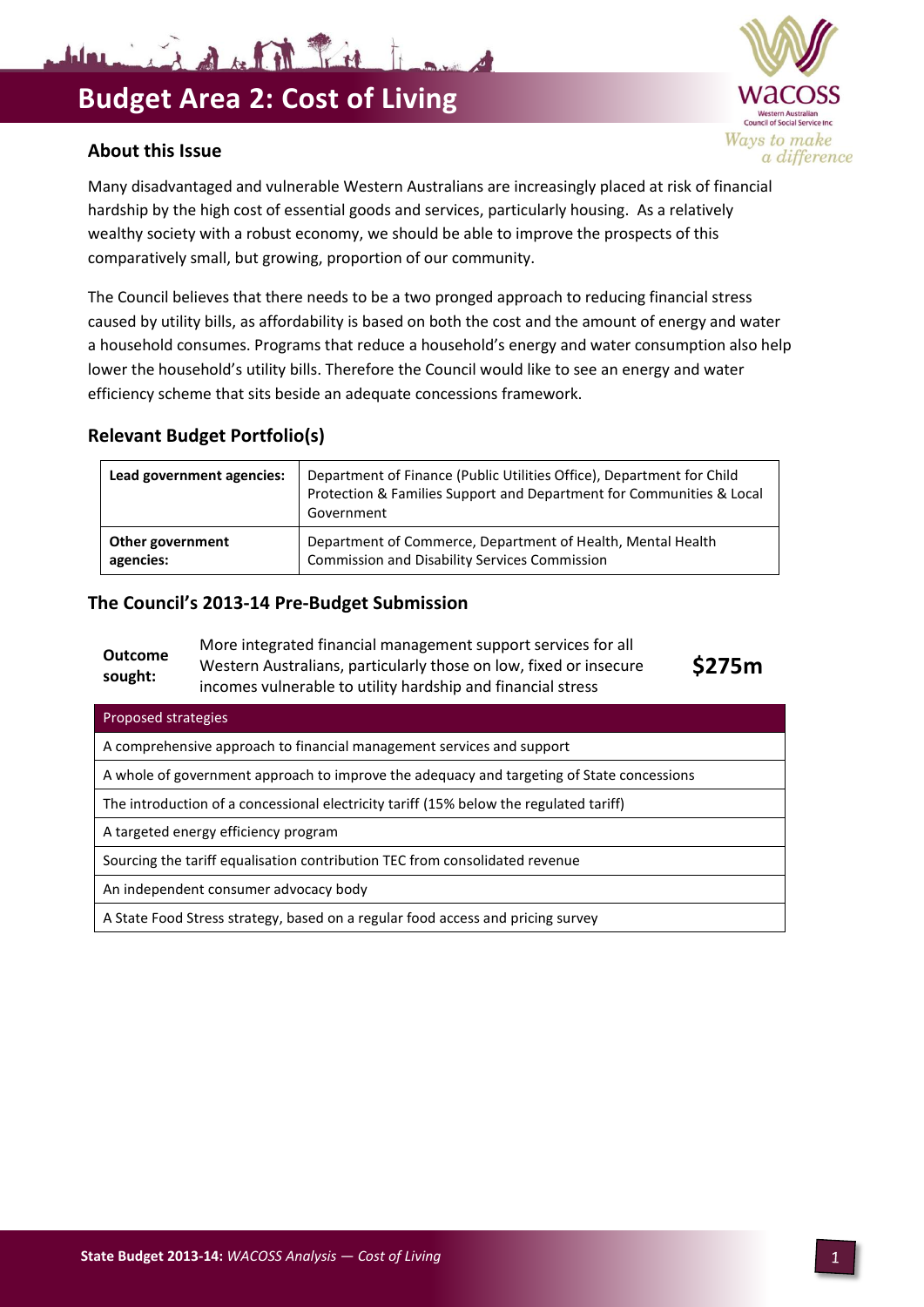# **Cost of Living: The 2013-14 Budget in Summary**

This budget does little to address cost of living. There are many small increases in government fees and charges above inflation that will adversely impact low income households.

While the government has maintained a number of initiatives that aim to reduce the costs for some essential goods for concession card holders, the Council still believes that the government must seek to address the *underlying clauses* of utility hardship and cost of living pressures for low income and vulnerable households. The Council feels that this budget fails to adequately target household energy and water consumption and is therefore a wasted opportunity which will see more funds going to stop cap measures rather than solutions.

## **Initiatives at a Glance**

Notable funding announcements in the 2013-14 State Budget:

- Introduction of the Energy Concession Extension Scheme estimated to cost \$1 million in 2012-13 and \$5 million per annum from 2013-14 $^1$
- $+$  HUGS continues estimated to cost the government \$7.7 million in 2013/14<sup>2</sup>
- Cost of Living Assistance (CoLA) concession increases in line with electricity tariff increases (rebate now \$208/year)
- $\div$  Transport concessions remain at 40% of full fare<sup>3</sup>
- $\div$  \$432 million over four years towards building the 22km MAX Light Rail (connects Mirrabooka to the city $)^4$
- $\div$  Establishment of a Water Ombudsman<sup>5</sup>

## **Other Numbers**

- Water charges increase 6%, yet the Water Corporation provides \$724 million in dividends and tax equivalent payments to the government while receiving \$611 million in subsidies, resulting in a net payment by water customers of \$114 million. However, across all the government trading enterprises (like Synergy, Horizon and the Public Transport Authority) the government provides \$576 million more in subsidies than it collects from dividends and tax equivalent payments<sup>6</sup>.
- $+$  Land tax increase (12.5% increase in rates)<sup>7</sup>
- $+$  Public transport fares increase by 5%<sup>8</sup>
- The water service charge increases by \$17.61 or 9% (will affect all people owning a home)

|                                          | 2012-13                                            | 2013-14  | % increase |  |
|------------------------------------------|----------------------------------------------------|----------|------------|--|
| Water service fixed charge per property* | \$188.10                                           | \$205.71 | 9.0%       |  |
| Volumetric Charge (c/kL)                 |                                                    |          |            |  |
| 0-150kL                                  | \$133.60                                           | 138.10   |            |  |
| 151-500kL                                | \$174.70                                           | 184.10   | 5.4%       |  |
| Over 501kL                               | \$239.80                                           | 260.70   | 8.7%       |  |
| Water, Sewerage and Drainage*            | Based on gross rental value, but increasing by 6%. |          |            |  |

#### **Table 1: Water price increases**<sup>9</sup>

\*Usually paid by the landlord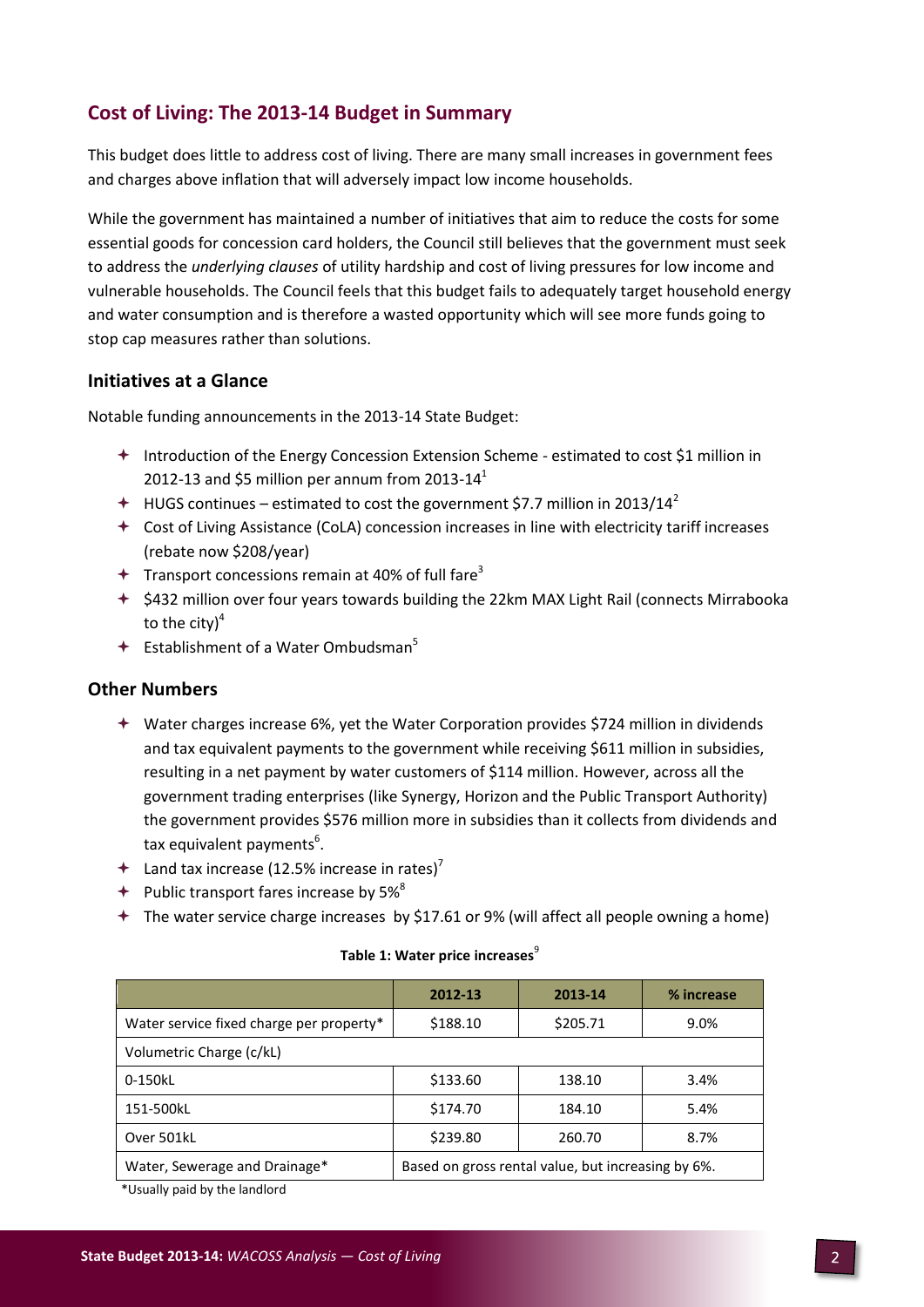#### Table 2: Planned electricity price increases<sup>10</sup>

|                                                                        | 2013-14 | 2014-15 | 2015-16 | 2016-17 |
|------------------------------------------------------------------------|---------|---------|---------|---------|
| Residential (A1/A2)                                                    | 4%      | 7%      | 7%      | 7%      |
| Community and charitable<br>organisations (C1/C2)                      | 4%      | 4%      | 4%      | 4%      |
| Charitable organisation providing<br>residential accommodation (D1/D2) | 4%      | 7%      | 7%      | 7%      |

## **Key Observations/Implications**

#### **1. Small increases to fees & charges add up**

There are a whole heap of small increases to the costs of fees and services that are all above inflation. All of these fees and charges accumulate and are likely to impact significantly on the cost of living for those on low and fixed incomes. Household electricity prices have increased 4% this year and are projected to increase 7% per year over the forward estimates. Rising public transport costs will also have a significant impact - as we move to greater cost recovery from the current 31% to 40% over 4 years.

While average Western Australian families have benefited from wages going up much quicker than living costs (and the costs of many luxury items dropping) those on low incomes (particularly income support payments) who spend a much greater proportion of their income on essential goods and services are facing increasing financial stress. Welfare payments tend only to increase in line with inflation figures and therefore any increases in fees and charges above inflation has a disproportionate impact on people on welfare payments.

### **2. Addressing the symptoms and not the causes of financial hardship**

There is nothing in the budget that addresses the underlying problems of financial hardship. No new programs were announced that aim to reduce a household's electricity or water bills. While the continuation of programs like the Hardship Utility Grant Scheme (HUGS) are welcomed, when it was first introduced it was accompanied by the hardship energy efficiency (HEP) program. HUGS helped with the immediate financial problem that the household was dealing with, while HEP provided personalised advice and equipment for a household to reduce its energy so that the households usage and costs will be reduced going forth. This is why WACOSS would like the government to reintroduce a similar scheme to help address a household's energy consumption which will in turn reduce their energy costs.

### **3. The need for timely access to financial counselling services**

There is no mention of an increase for financial counselling services for the metro region, and a small increase of \$200,000 for the Rural Financial Counselling Service in 2013/14 only.<sup>11</sup> We understand that Financial Counsellors are struggling with the level of demand which is creating a backlog of cases with waiting lists extending out to 4-6 weeks in many locations. Thus people are waiting longer to see a Financial Counsellor, which not only keeps the household in financial stress for longer, but may result in the household's financial deteriorating even more in the extra time that it has taken for them to receive the advice of a Financial Counsellor, making it harder for the Financial Counsellor to assist the household.